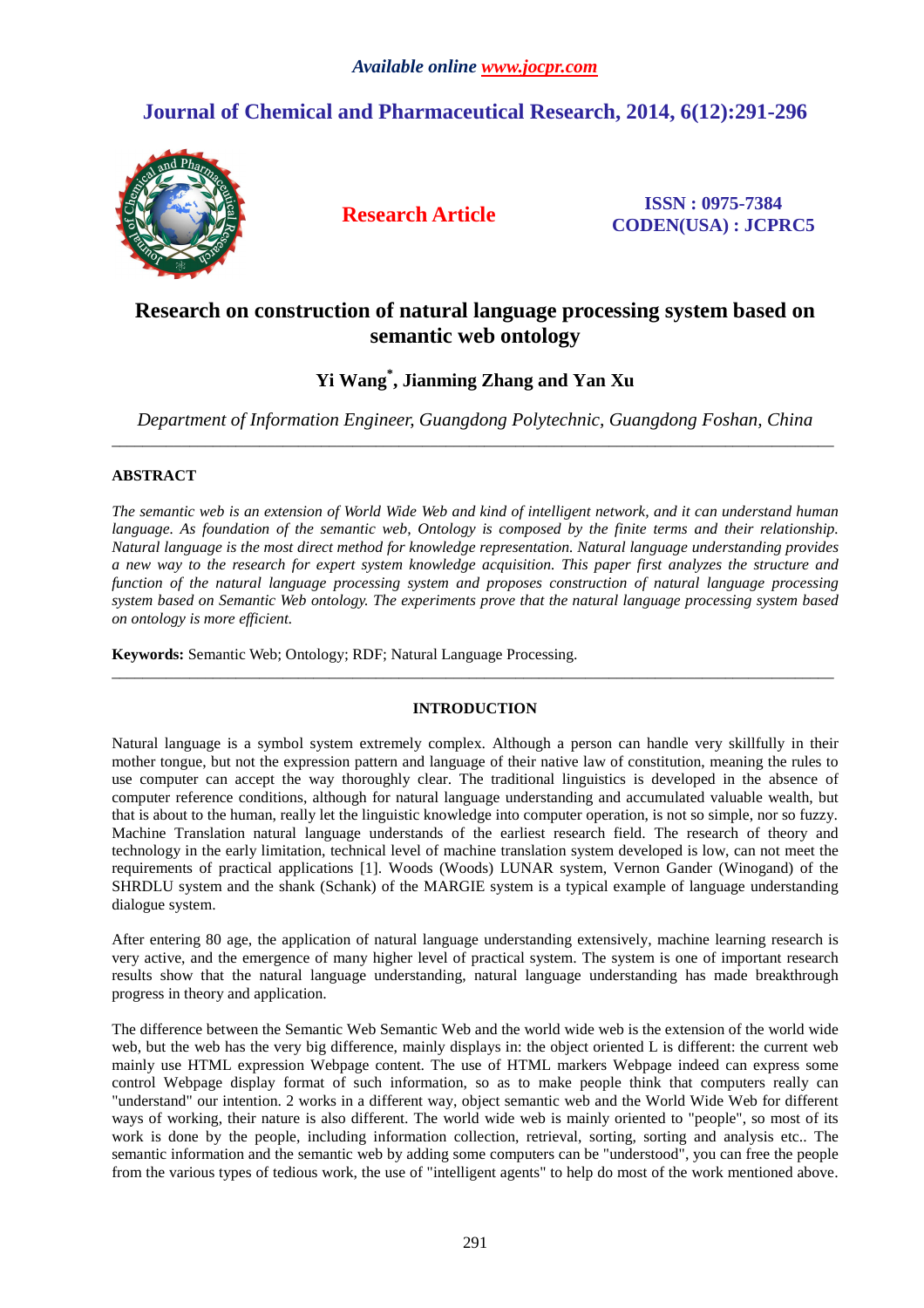A typical example is the use of information retrieval, intelligent search agent; the semantic web will give people the information content of real need, unlike today's search engines like output useless tens of thousands of search results. This paper presents research on construction of natural language processing system based on semantic Web Ontology.

*\_\_\_\_\_\_\_\_\_\_\_\_\_\_\_\_\_\_\_\_\_\_\_\_\_\_\_\_\_\_\_\_\_\_\_\_\_\_\_\_\_\_\_\_\_\_\_\_\_\_\_\_\_\_\_\_\_\_\_\_\_\_\_\_\_\_\_\_\_\_\_\_\_\_\_\_\_\_*

#### **1. Design and analysis of semantic web and Ontology**

All the ontology is as the foundation of the semantic web. I believe in part because of comprehensive idea of the semantic web, in part because of the semantic web will bring what interests dispute. The semantic web based on the world wide web, the world wide web is all inclusive network, so the semantic web idea is also a contains all the semantic web [2]. The semantic web is expected to bring benefits to the controversy is, once all information clearly and unambiguously be unified semantic annotation, semantic web can quickly search and reasoning, thus eliminating the current web confusion caused confusion and contradiction. This annotation ontology classification based on Semantic Web, once to a certain "quality", it would be very effective.

We use the world wide web, is actually a storage and sharing images, text media, computer can only see a bunch of text or image, its content can not be identified. The World Wide Web information, if you want the computer to deal with it, we must first of all the original information of these information processing into computer understandable only after the treatment, this is very troublesome thing. And the establishment of the semantic web will things becomes much simpler.

The semantic web is the essence of web changes, mainly the development of its task is to make the data more convenient for computer processing and searching. The ultimate goal is to let the user into God Almighty, the massive resources on the Internet to reach almost omniscient degree, computer can find the information you need in these resources, thus in World Wide Web existing information isolated island, developed into a giant database.

The use of text is processing technology, how to improve the situation? One solution is to use existing expression to represent the content on the web, and development based on artificial intelligence and computational linguistics is becoming more and more complicated techniques to solve the existing problems [3]. This approach has so far been explored much, despite some progress, but the task is still too difficult, as is shown by equation (1).

$$
R = [r_{ij}]_p x p = \frac{Z^T Z}{n - 1}
$$
\n<sup>(1)</sup>

Another way is to use a more easily processed by machines out said method to describe the content on the web, and that the technology to use this representation convenience. We call this revolutionary program known as the semantic web movement. Generally speaking, ontology forms to describe a domain (domain of discourse). The composition of a typical body by the relationship is between the finite terms and their. The term (term) refers to the final conclusion in the domain of the important concepts (object type). For example, to a university as the domain, then the staff, students, curriculum, classroom and is the subject of some important concepts.

The relationships between concepts usually include a class hierarchy. A hierarchical structure for prescribed C is another kind of C/ subclass, if all the objects in C are included in the C/. For example, all faculties are faculty, as is shown in Figure 1.



**Fig. 1. System structure diagram of the Semantic Web** 

The realization of the semantic web is mainly related to the core issue of the following: resource description, which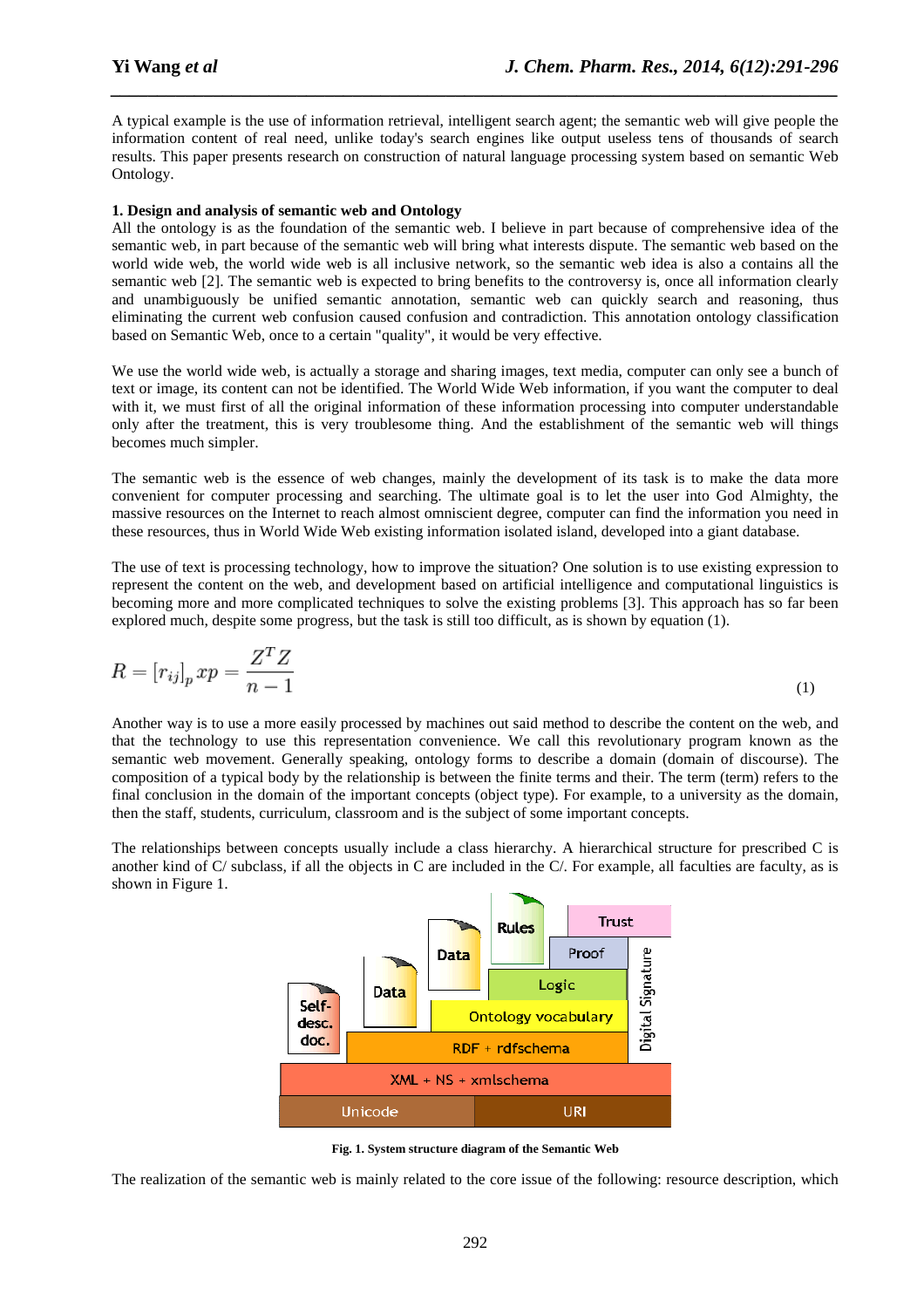actually consists of three small problems, first of all is how to encode the resources [4]. We know that the network English characters except outside, also include Chinese, French, Russian, Han Wen and other various character sets, inside the computer, must be between the coding can be convenient computer unified sharing and exchange of these different character set. The second is how to the resource location, so that a resource is different from other resources specific URL. The third is to describe the resource itself and the represented by what way and means of meaning.

*\_\_\_\_\_\_\_\_\_\_\_\_\_\_\_\_\_\_\_\_\_\_\_\_\_\_\_\_\_\_\_\_\_\_\_\_\_\_\_\_\_\_\_\_\_\_\_\_\_\_\_\_\_\_\_\_\_\_\_\_\_\_\_\_\_\_\_\_\_\_\_\_\_\_\_\_\_\_*

The semantic description of resources, the semantic description of purpose is to understand and deal with convenient computer "". For example, how can we ensure that the text "computer" is the expression of an entity concept rather than a string of numbers? How to make the computer understand the text "Mao Zedong" refers to a person rather than a machine.

Some people are committed to study to indicate the likelihood of RDF data. However, it is the final conclusion of these studies and to fully consider the scale problem. One of the study's proposed RDF data storage based on path, but this method based on path eventually in the relational database based on: it is the sub graph stored in different relational tables. Therefore, such systems cannot provide massive RDF data query scale. Others focus on the measure of semantic similarity network internal and estimation method is used to selectively to optimize the RDF data query; these methods based on memory map implementation, there are still limitations on the scope of it.

As the language definition is currently a very active research field in network based knowledge representation, there are many proposals and new standards. The most important of which are RDF mode and DAML+OIL (recently re defined as OWL), the latter defined on the former one. In addition, there are XML model and Topic Maps is sometimes seen as a knowledge representation language.

In short, the semantic web is a more colorful, more personalized network, you can give it a high degree of trust, let it help you filter out what you don't like the content, so the network is more like your own network.

#### **2. Construction of natural language understanding and processing systems**

Language is with the word as the basic unit of grammar, vocabulary and by the dominant can constitute meaningful and understandable sentences, sentence according to certain forms of re form text. Vocabulary can be divided into words and idioms. The idiom is the fixed combination of some words, such as the Chinese idiom. Word is composed of morphemes, "teacher" is composed of "teaching" and "teacher" this two morphemes. Morpheme is the smallest meaningful form word units. "Teach" the morpheme itself has the education and guidance meaning, "normal" contains the meaning of "man".

Grammar is the language of the organization. The rules of grammar restricts how the morphemes words, words form phrases and sentences. Language is formed in the restrict relationship in this tight [5]. Use of morphemes word rules called word formation rules. Whenever you use the interpretation of the model to explain relationships or action, these interpretation model are basically in support of a tree and (AND) tree, the tree and the tree reduces is explaining the relationship or action and the difference between the known relationship and action. And the root node of the tree corresponds to the relationship or action is explained; leaf node corresponds to a causal interpretation model in relation to the connected chain, as is shown by equation (2).

$$
I(t) = 1 - R_0 - S + \frac{1}{\sigma} \ln(\frac{S}{S_0})
$$
\n(2)

If this is a good exercise, so the tree with the general should be a good bridge between them. Therefore, MACBETH uses a new description and the tree in order to store for future use. Practice mentioned precedents explain part of the template generation reunion, because the new description can include many model, so it is called Reunion (recollection), which means to use the new method to collect the knowledge, or knowledge is to collect. Using Macbeth and Greed to practice as a simple example of precedent, and it is precedent and practice by the reunion.

For the grammar  $G = (VT, VN, S, R)$ , if  $S = \pm 1$  is called alpha, alpha is a sentence. Containing only terminator good sentence is a sentence. Grammar G generated sentences all is a language, it will be denoted as L (G), as in equation (3) [6].

$$
L(G) = \{ \alpha | S = \dagger \implies \alpha \& \alpha \in V_{T}^* \} \tag{3}
$$

For the grammar G1, G2, if  $L(G1) = L(G2)$ , called G1 and G2 grammar is equivalent to it.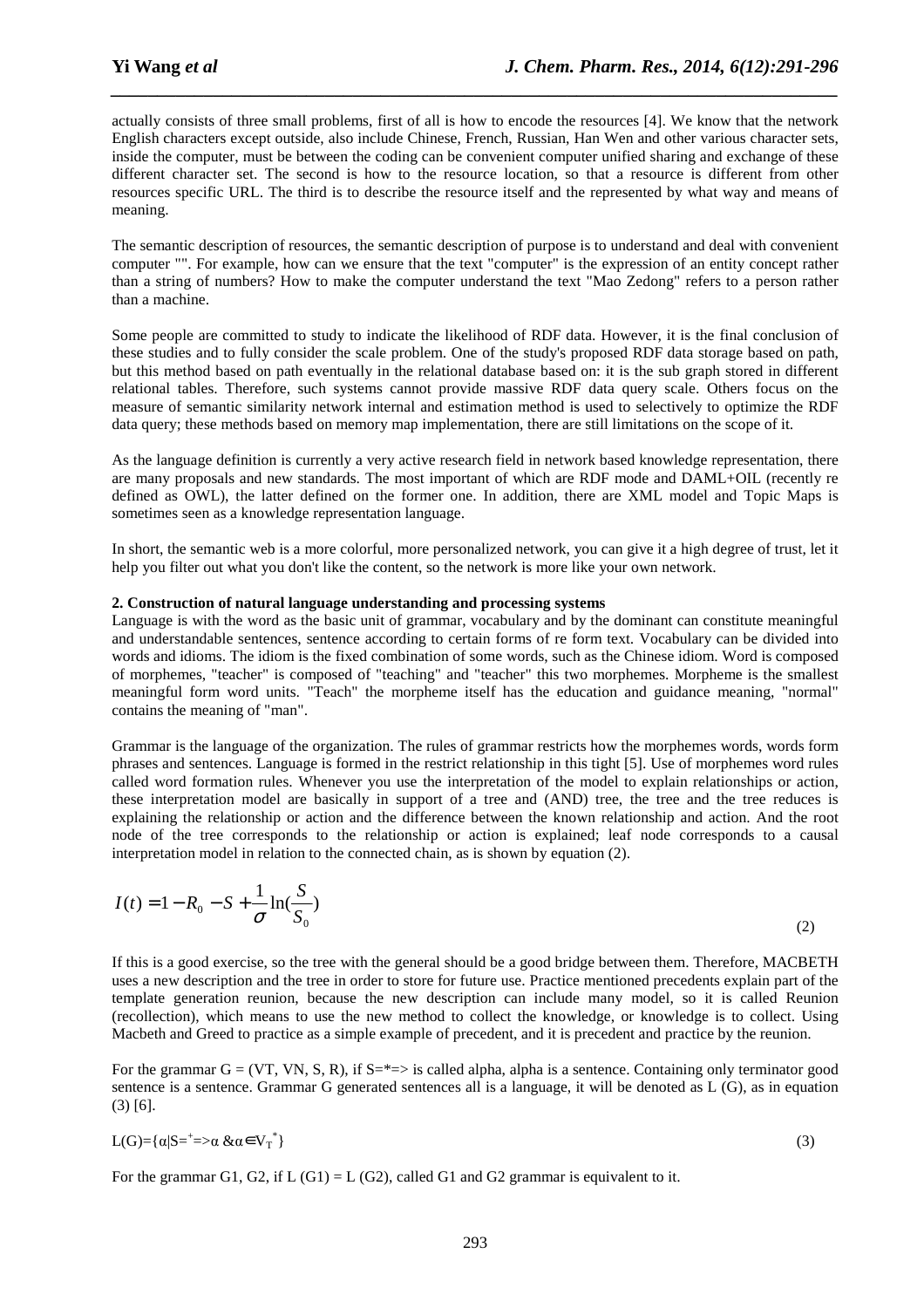Augmented transition network ATN by Woods (Woods) proposed in 1970. ATN is composed of a group of network; each network has a network, each arc on the conditions for extended operating conditions with. The conditions and operation with register methods to achieve on the register in each component structure analysis of tree, used to store the syntactic features and syntactic features, and the operating conditions which will be constantly access and set.

*\_\_\_\_\_\_\_\_\_\_\_\_\_\_\_\_\_\_\_\_\_\_\_\_\_\_\_\_\_\_\_\_\_\_\_\_\_\_\_\_\_\_\_\_\_\_\_\_\_\_\_\_\_\_\_\_\_\_\_\_\_\_\_\_\_\_\_\_\_\_\_\_\_\_\_\_\_\_*

#### Algorithm

For a sentence S, there are many types of participle, however the final output results can have only one, so we choose from which an output. Of course, it is the choice of a maximal probability. For example: S: differences of opinion

Word segmentation method W1: intentional / see / divergence Word segmentation method W2: have / opinion / divergence Solving methods as is shown by equation (4).

$$
MAX(P(W1|S), P(W2|S))
$$
  

$$
P(W|S) = \frac{P(S|W)P(W)}{P(S)} \approx P(W)
$$
 (4)

The P (WN) for the N word appears in the corpus frequency. Natural language is a tool for people to exchange ideas. Since communication is the thought that thought itself in the computer organization structure becomes more important. In artificial intelligence, this is "knowledge representation" of the problem. Can say, said the breakthrough on the problem in the knowledge, will have a decisive influence on the progress of natural language understanding.

Study on the application of natural language understanding to carry out extensive, machine learning research is very active, and the emergence of many higher level of practical system. Among the more famous are American METAL and LOGOS, PIVOT of Japan and HICAT, France's ARIANE and Germany's SUSY system; the system is one of important research results show that the natural language understanding, natural language understanding has made breakthrough progress in theory and application. Intelligent computer study proposed since 80 and, also puts forward new requirements on natural language understanding. In recent years, and puts forward the research of multimedia computer.

The matching system work by reverse is chain inference rules based on the idea of it. Two key ideas that state reduction and backward chaining inference are matching: (a) the precedent as referred to in the preceding paragraph consequent rules to deal with - source. (b) The practice as the assertions database (database of assertions).

To see these two ideas have any help, let us first consider Macbeth as mentioned in the preceding paragraph precedent - consequent rule source. Check that, there are 5 chains is explained one or more causal chain, the chain of causation of the 5 chain is connected with the other chain up. Each of these 5 is explained in the chain, can be easily converted to the preceding rules - back.

Analysis of the sentence procedure is as follows: (1) using LFG syntax analysis to obtain C-structure with context free grammar, do not consider the subscript grammar; the C-structure is a direct component tree; (2) each non leaf node is defined as a variable, according to the subscript lexical rules and grammar rules in the establishment, function description (equations) [7].

Type 3 grammars or regular grammar (RG) another definition is: let G be a type 0 grammar, if produce each type of G A B alpha or A 61664 alpha, alpha epsilon VT<sup>\*</sup>, A, B in VN, then the grammar G is type 3 grammar or regular grammar (RG) or left linear grammar, as is shown by equation(5).

$$
K_k = P(k | k - 1)H^T (HP(k | k - 1)H^T + R)^{-1}
$$
\n<sup>(5)</sup>

Great changes have taken place in the field of natural language processing. Two obvious characteristics of this kind of change is: (1) to the system input and the requirements of natural language processing system developed can handle large-scale real texts, but not as the previous research system that can handle only a few entries and typical sentence. Only in this way, the developed system has real practical value.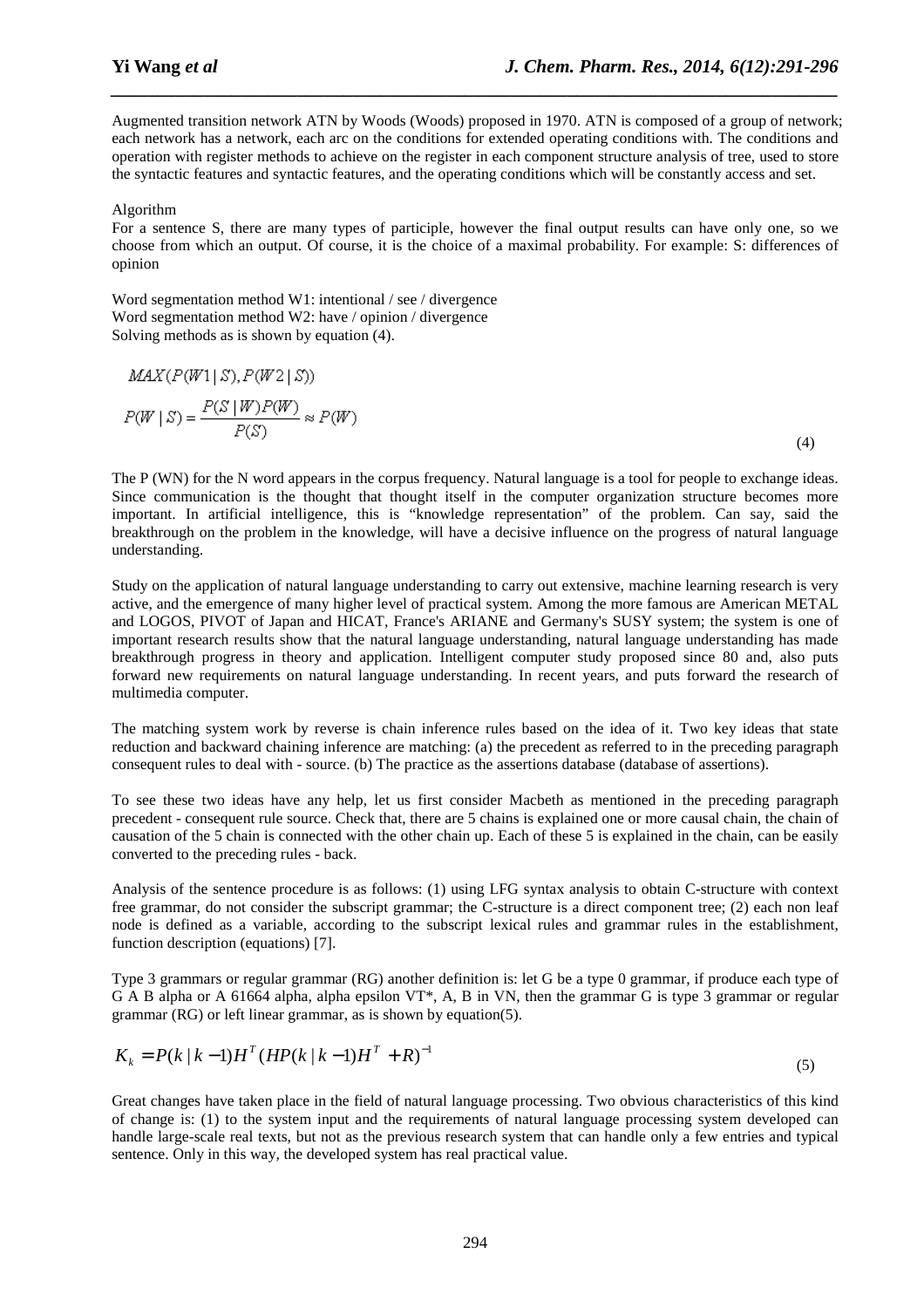(2) the output of the system, whereas the real understanding of natural language is very difficult, the system does not require deep understanding of natural language text, but to be able to extract useful information. For example, automatic extraction of index terms, filtering, retrieval of natural language text, automatic extraction of important information, automatic abstract etc..

*\_\_\_\_\_\_\_\_\_\_\_\_\_\_\_\_\_\_\_\_\_\_\_\_\_\_\_\_\_\_\_\_\_\_\_\_\_\_\_\_\_\_\_\_\_\_\_\_\_\_\_\_\_\_\_\_\_\_\_\_\_\_\_\_\_\_\_\_\_\_\_\_\_\_\_\_\_\_*

#### **3. Construction of natural language processing system based on semantic Web Ontology**

For human use of language is still the most natural representation of knowledge, which requires the fuzzy media into structured knowledge, access by other network service subject and the semantic web. Therefore, language technology tools are very important in the semantic web development, including the following three areas: knowledge markup and ontology knowledge development, intelligent interface.

Knowledge markup: turning the Internet into semantic web imply that ontology knowledge markup for extensive comments on document based on. These documents are mostly composed of free text in different languages, only use the language of technology tools automatically effectively marked. Ontology knowledge development: the ontological knowledge with time in different applications and rapid development. Therefore, learning theory combined with natural language processing semi automatic ontology (text mining, information extraction) and machine learning, is central to effective application.

Therefore, the analysis and understanding of the process of language should also be a hierarchical process. Many modern linguists put this process is divided into 5 levels: phonological analysis, lexical analysis, syntax analysis and semantic analysis and pragmatic analysis. Although this is not between the layers are completely isolated, but this division of hierarchical do indeed help to better reflect the composition of the language itself.

(1) the availability of content, namely semantic web pages and is constructed based on the Ontology is still very little; (2) the development and evolution of ontology, including methods for development, the development process of the core ontology in all fields and technical support, ontology evolution and tagging and version control problem; (3) contents scalability, namely the semantic web content, how in a scalable way to manage it, including how to organize, store and search etc..

Generally speaking, has two branch coefficient and the depth of the decision tree D containing 2D leaves. Therefore, if you want to identify several objects, then d must be large enough to ensure that 2D is more than or equal to n. On both sides of the logarithm shows that the required number of comparison (corresponding to the depth of the tree is log2n D). If 8 objects, comparing the number of log2 (23) =3 instead of  $(8-1)$  =7, then save is not significant, as is shown by equation (6).

$$
(1-B)^{\delta} = \sum_{k=0}^{\infty} {\delta \choose k} (-1)^k B^k
$$
 (6)

In XML, we have a data model, finally, it on the structure of data, text structure data, any interaction between the semi structure data, can be highly addressing. The real convergence factors behind the trend are getting better and better business intelligence, through its advantages [8]. When the unstructured information is to a managed resource, and it is coordinated for the day of the secret program and it is such as search and obedience.

A formal type Sigma on the conversion of statute law  $G = (VT, VN, S, R)$ . To include  $VT = sigma$ , determine the following measures by the production and the elements of the VN: a) for any formal type R, select a nonterminal S generation S 61664 R, and S as the identification symbol G. B) if x and y are regular type, to shape such as production, A XY heavy 61664 written: A xB, B y two generation 61664 type, where B is a non terminating new selection operators, namely the B in VN.

The semantic web architecture consists of seven layers, from bottom to top are encoded positioning layer (Unicode + URI), XML structure layer (XML + NS + XMLSchema), resource description layer (RDF + rdfschema) (Ontology vocabulary), the ontology layer, logic layer (Logic), proof layer (Proof) and trust layer (Trust). The mutual relation between each layer and it is layer by layer from bottom to top to expand to form a function gradually enhanced system.

A valid XML document in the form of guarantee good at the same time, the value of the elements, and the frequency of the occurrence of nested arrangement or order must be consistent with the elements in the DTD type declaration. With the entity declaration is similar; DTD also can be divided into the internal DTD and external DTD. If the DTD and the XML document in a document, the DTD is called the internal DTD. RDF is a description of objects